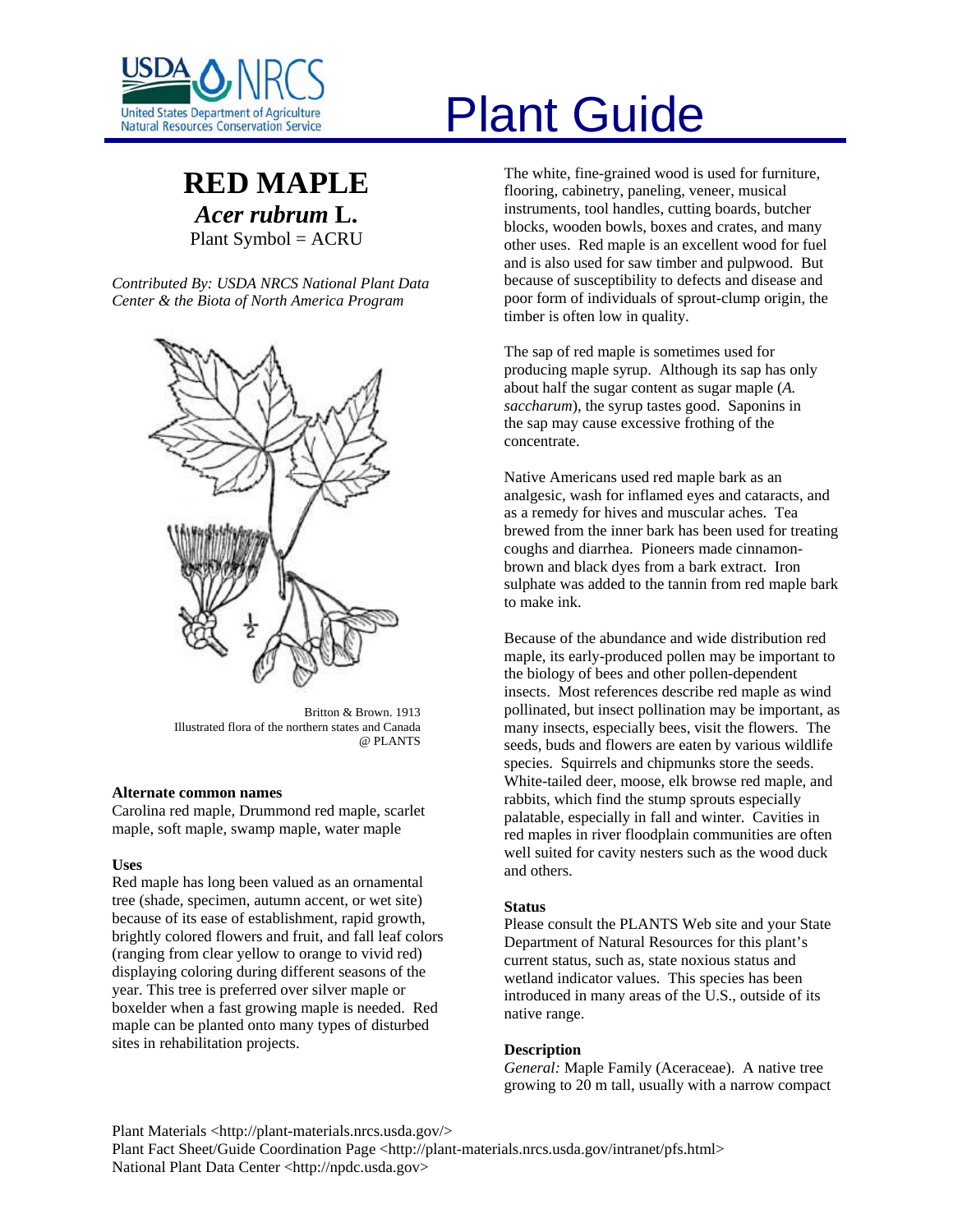crown, single-boled, or often in clumps of stems from one stump due to prolific sprouting; bark gray and thin, becoming furrowed into long narrow scaly ridges on older trunks and branches. The leaves are deciduous, opposite, long-petioled, blades 6-10 cm long and usually about as wide, with 3 shallow shortpointed lobes, sometimes with two smaller lobes near the base, dull green and smooth above, lighter green or silvery beneath and more or less hairy. The flowers are pink to dark red, about 3 mm long, the male (staminate) flowers fascicled and the female (pistillate) flowers in drooping racemes. The flowers appear to be bisexual but they are functionally male or female, and individual trees may be all male or all female or some trees may have both types, each type on a separate branch (the species technically polygamo-dioecious), or the flowers may be functionally bisexual. Fruits: winged nutlets (samaras) in a pair, 2-2.5 cm long, clustered on long stalks, red to red-brown. The common name is in reference to the red twigs, buds, flowers, and fall leaves.

*Variation within the species*: Red maple is highly variable and many varieties and forms have been identified. The following varieties are commonly recognized:

 Var. *drummondii* (Hook. & Arn. ex Nutt.) Sarg. Var. *trilobum* Torr. & Gray ex K. Koch

Red maple forms natural hybrids with silver maple (*A. saccharinum*): *Acer* X *freemanii* E. Murray.

*Distribution:* Red maple is one of the most widely distributed trees in eastern North America, extending from Newfoundland and Nova Scotia west to southern Ontario, Minnesota, Wisconsin, and Illinois, then south through Missouri, eastern Oklahoma, and southern Texas, and east to southern Florida. Its distribution has been increased past its native range through broad cultivation and naturalization of the cultivated forms.

# **Adaptation**

Red maple is also one of the most successful and abundant species in the Eastern Deciduous Forest, arguably the most abundant, reproducing aggressively by seeds and sprouts after fire, logging, and abandonment of farmland. It is most abundant on bottomlands and is tolerant of waterlogged soils and flooding, but it is a "supergeneralist," growing on the widest variety of sites and in the greatest range of conditions (sunny or shady, high or low nutrients, dry or moist) of any North American species, from 0-900 meters. Because red maple grows well in shade, is a

key late-successional species, but it also is a successful early successional invader of disturbed sites. "It will probably continue to increase in dominance in the overstory during the next century, causing widespread replacement of the historically dominant trees of the forests of the eastern United States" (Abrams 1998, p. 355). Fire suppression has contributed greatly to the spread of red maple (the thin bark makes it highly susceptible to fire damage) but no single trait is responsible for its success.

Flowering: (February-)March-April, before the vegetative buds, one of the first trees to flower in the spring; fruiting: April-June, before leaf development is complete.

# **Establishment**

Red maple is a prolific seed producer and trees as young as four years may begin to bear seeds. Good seed crops are usually produced in alternate years. Seedbed requirements are minimal and up to 95% of viable seeds germinate in the first 10 days; some survive in the duff and germinate the following year. Because the mature seeds are dispersed in spring and can germinate immediately, seedlings can become established with a 3-4 month advantage over most associated woody species. A bank of persistent seedlings often accumulates beneath a forest canopy.

Seedlings can survive 3-5 years of moderate shade, but establishment and early growth are best after disturbance. Male (staminate) trees may grow faster than female ones. Average longevity for red maple is about 80-100 years, but trees are known to reach 200 years of age.

Vegetative reproduction under natural conditions is common from sprouts from the stump or root crown or root suckers after fire or mechanical damage. Buds located at the base of stems commonly sprout 2-6 weeks after the stem is cut.

# **Management**

Red maple is easily transplanted and is one of the easiest trees to grow. It is abundantly available in commerce, in ball-and-burlap and in container, but where other fertile trees grow in the area, volunteers usually are common. Propagation of cultivars is by budding onto seedling understock or rooted stem cuttings – the species form (although rarely propagated) by rooted stem cuttings or by seeds. Softwood cuttings are propagated under mist, using 1000-3000 ppm IBA, in about four weeks.

Despite its value and wide use (even to the point of over-planting in some areas), red maple has some